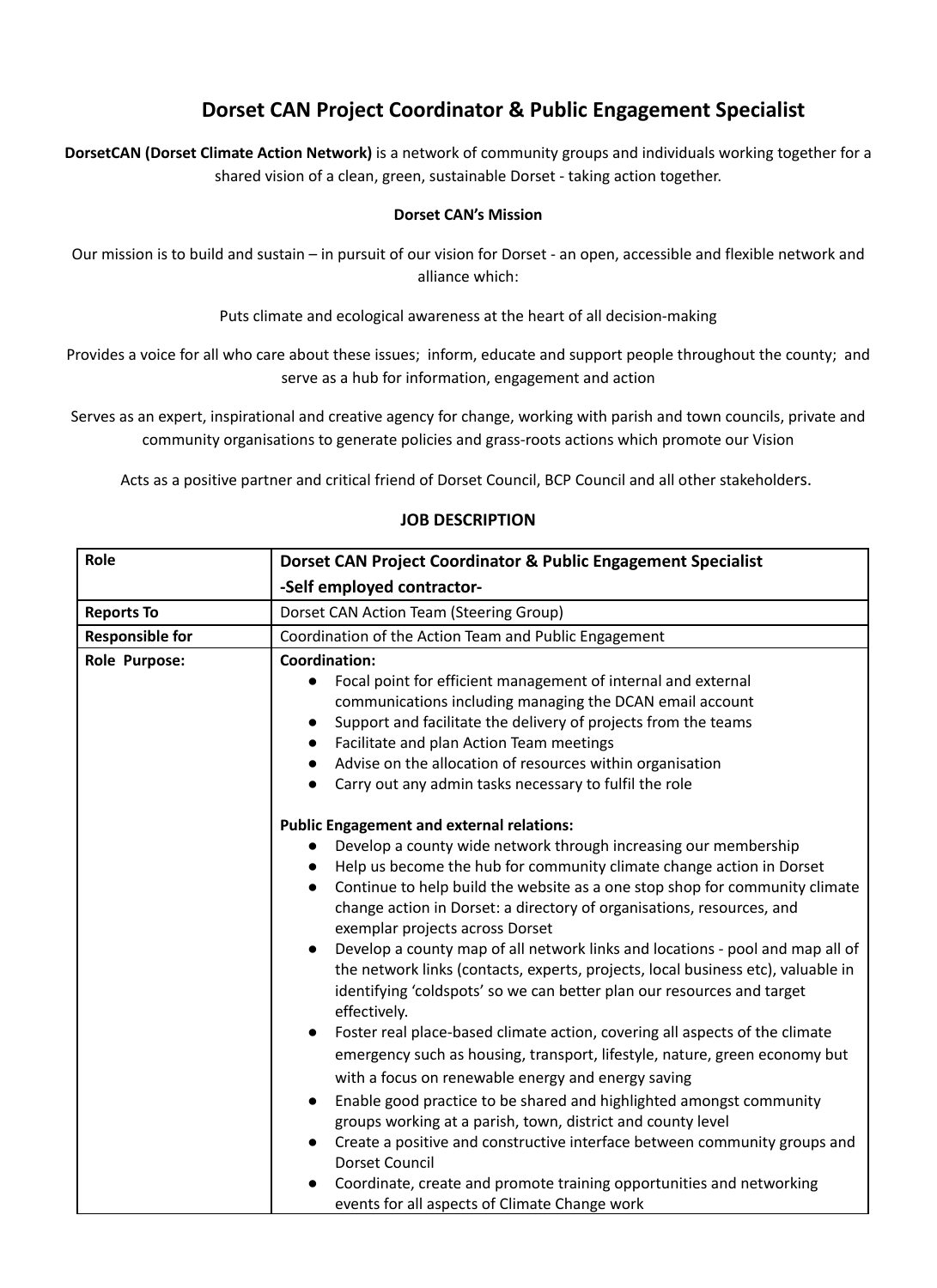|                               | Create and deliver successful public engagement events<br>$\bullet$                                                                                                      |
|-------------------------------|--------------------------------------------------------------------------------------------------------------------------------------------------------------------------|
| Commitment                    | Anticipated size and duration of contract:                                                                                                                               |
|                               | Part time – estimated average 24 hrs per week for eighteen months, in the first                                                                                          |
|                               | instance.                                                                                                                                                                |
|                               | The role may include some weekend and evening work.                                                                                                                      |
| <b>Payment &amp; Expenses</b> | Charge out rate £25 per hour claimed on the prescribed DCAN timesheet monthly in<br>arrears. The position is subject to signing the standard DCAN contract for services. |
|                               | This is a self employed contractor role and the contractor is responsible for their own<br>tax and NI and any relevant insurances                                        |
|                               | Travel expenses will be covered.                                                                                                                                         |
| <b>Working Relationships</b>  | <b>Internal:</b> Accountable to the Dorset CAN Action Team of volunteers                                                                                                 |
|                               | <b>External:</b> The general public, community groups, public and private sector personnel                                                                               |

# *Key Responsibilities and Tasks*

● These will be agreed at our 6 monthly priorities and strategic planning days.

# **General**

- The role holder is required to follow and comply with all policies and procedures of Dorset CAN which includes the Health and Safety procedures, ensuring personal safety and the safeguarding of the interests and safety of everyone involved in Project activities.
- To promote the values and culture of Dorset CAN
- To carry out other relevant duties as reasonably required by your contract manager (lead volunteer coordinator)

| <b>PERSON SPECIFICATION</b>                                                                            |                                                                                                                                                                  |                                                                                                                               |  |  |
|--------------------------------------------------------------------------------------------------------|------------------------------------------------------------------------------------------------------------------------------------------------------------------|-------------------------------------------------------------------------------------------------------------------------------|--|--|
| To succeed in this role you will need to demonstrate: Most important specifications are in bold italic |                                                                                                                                                                  |                                                                                                                               |  |  |
|                                                                                                        | <b>Essentials</b>                                                                                                                                                | <b>Desirables</b>                                                                                                             |  |  |
| <b>Qualifications</b>                                                                                  | A relevant qualification or experience<br>in public engagement, project<br>management, community<br>development and/or climate<br>change/sustainability          |                                                                                                                               |  |  |
|                                                                                                        |                                                                                                                                                                  |                                                                                                                               |  |  |
| Experience/Knowledge                                                                                   | Most importantly a passion for<br>community action on climate change<br>and a drive to make things happen!<br>Good knowledge of Dorset, its<br>geography, people | Knowledge and experience of working in the<br>field of Climate Change but recent passionate<br>convert is fine<br>Fundraising |  |  |
|                                                                                                        | Tech savvy: IT & latest remote comms<br>platform<br>Experience of working with a range of<br>local communities                                                   |                                                                                                                               |  |  |